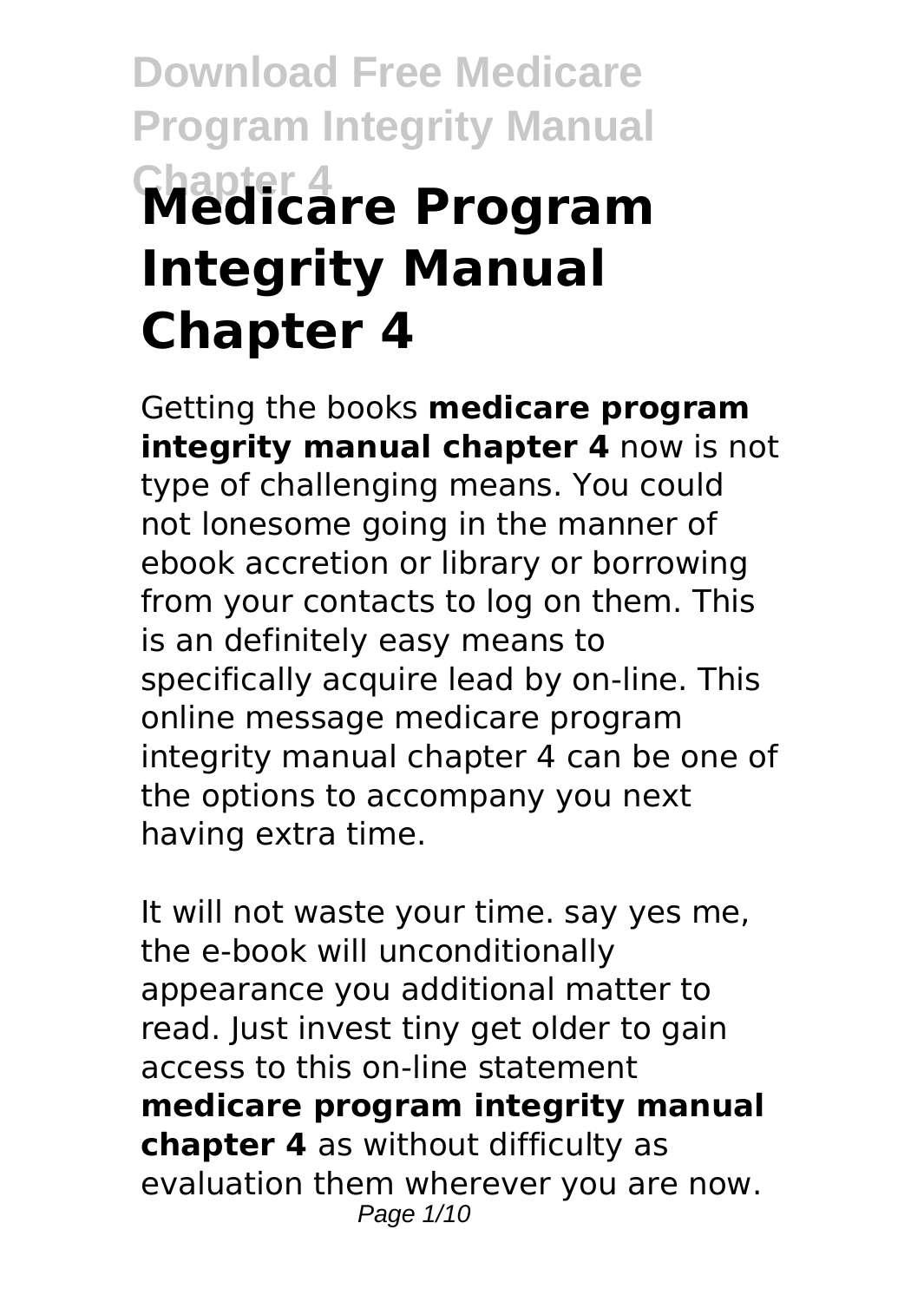Want help designing a photo book? Shutterfly can create a book celebrating your children, family vacation, holiday, sports team, wedding albums and more.

### **Medicare Program Integrity Manual Chapter**

Medicare Program Integrity Manual Chapter 3 - Verifying Potential Errors and Taking Corrective Actions . Table of Contents (Rev. 10171, 06-12-20) Transmittals for Chapter 3. 3.1 - Introduction. 3.2 - Overview of Prepayment and Postpayment Reviews. 3.2.1 - Setting Priorities and Targeting Reviews. 3.2.2 - Provider Notice

### **Medicare Program Integrity Manual - CMS**

CMS Pub. 100-08, Program Integrity Manual (PIM), reflects the principles, values, and priorities of the Medicare Integrity Program (MIP). The primary principle of program integrity (PI) is to pay claims correctly.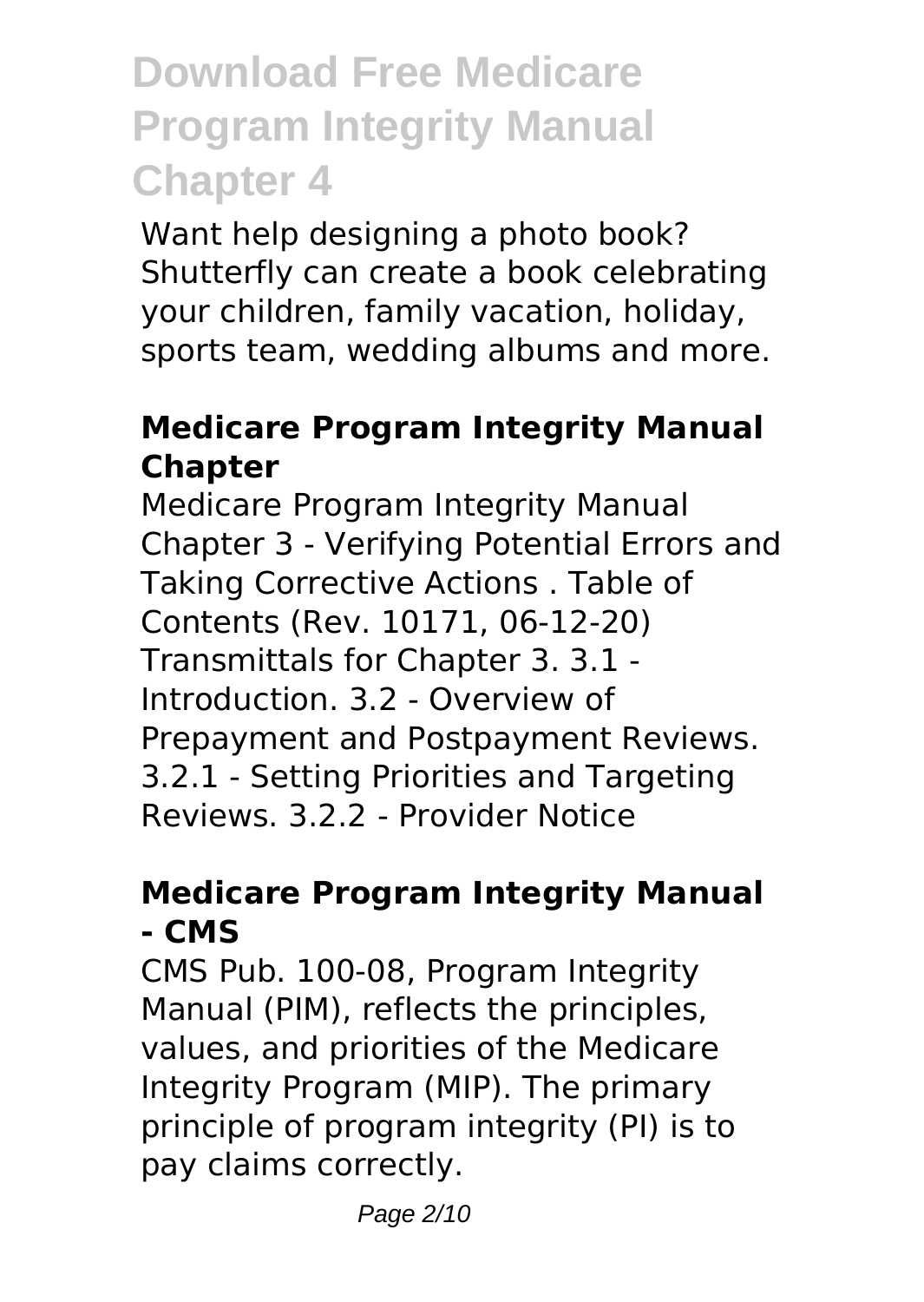### **Medicare Program Integrity Manual - CMS**

Chapter 1 - Overview of Medical Review (MR) and Benefit Integrity (BI) Programs (PDF) Chapter 2 - Data Analysis (PDF) Chapter 3 - Verifying Potential Errors and Taking Corrective Actions (PDF) Chapter 4 - Program Integrity (PDF)

### **100-08 | CMS**

Medicare Program Integrity Manual Chapter 5 – Durable Medical Equipment, Prosthetics, Orthotics, and Supplies (DMEPOS) Items and Services Having Special DME Review Considerations. Table of Contents (Rev. 834, 10-12-18) Transmittals for Chapter 5. 5.1 – Home Use of DME, Prosthetics, Orthotics, and Supplies. 5.2 – Rules Concerning DMEPOS Orders

### **Medicare Program Integrity Manual - CMS**

Chapter 1 - Medicare Improper Payments: Measuring, Correcting, and

Page 3/10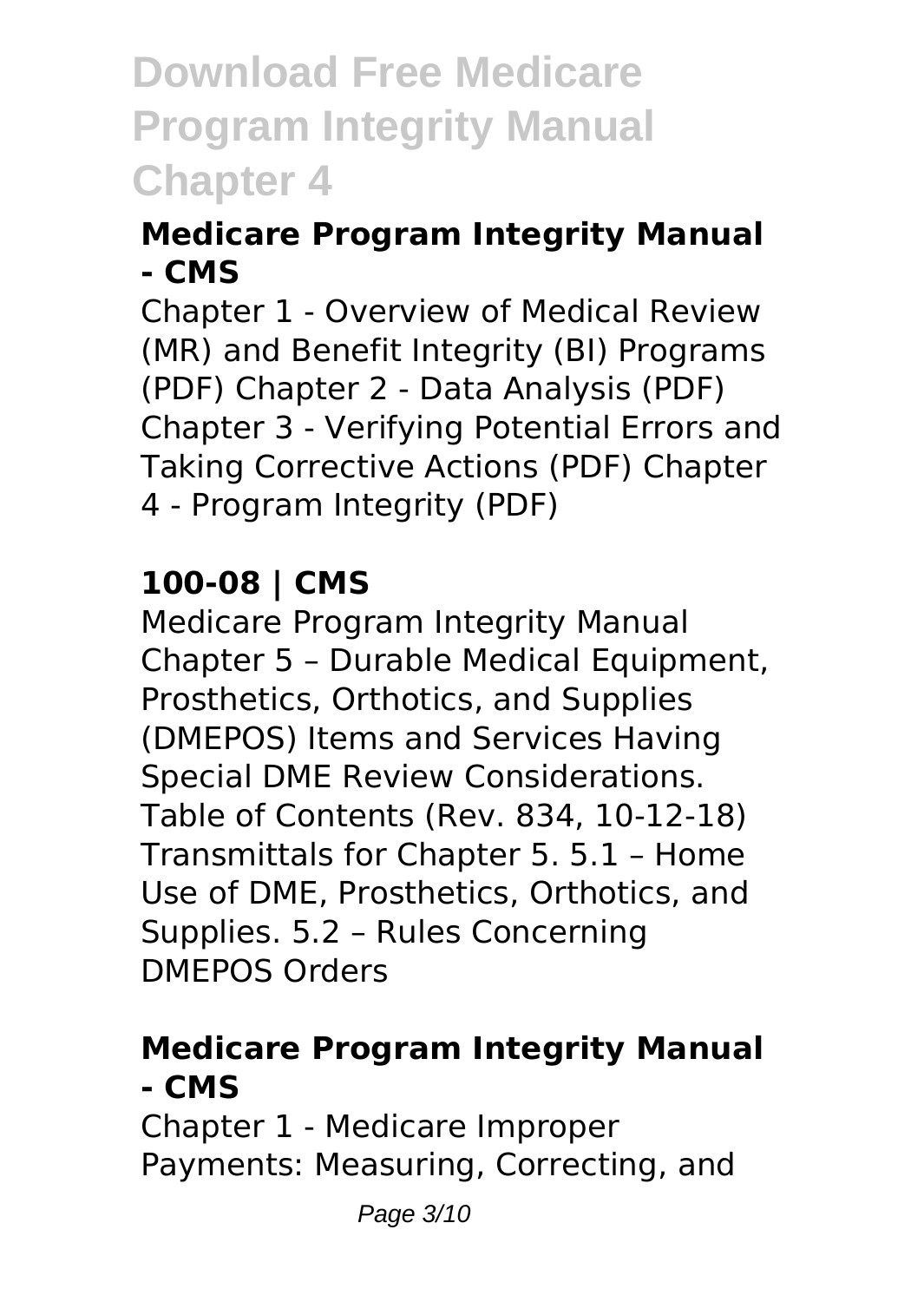Preventing Overpayments and Underpayments. Chapter 11 - Fiscal Administration. Chapter 14 - Reserved for Future Use. Chapter 4 - Program Integrity. Chapter 3 - Verifying Potential Errors and Taking Corrective Actions.

### **Medicare Program Integrity Manual - SuperCoder.com**

Medicare Program Integrity Manual Chapter 13 – Local Coverage Determinations Table of Contents (Rev. 863, 02-12-19) Transmittals for Chapter 13. 13.1 - Glossary of Acronyms. 13.1. 1 – LCD Definition & Statutory Authority for LCDs . 13.2 – LCD Process 13.2.1 – General LCD Process Overview. 13.2.2 – Requests. 13.2.2.1 – Informal Meetings

#### **Medicare Program Integrity Manual - CMS**

Medicare Program Integrity Manual . Chapter 15 - Medicare Enrollment . Table of Contents (Rev. 10138, 05-15-20) Transmittals for Chapter 15 . 15.1 – Introduction to Provider Enrollment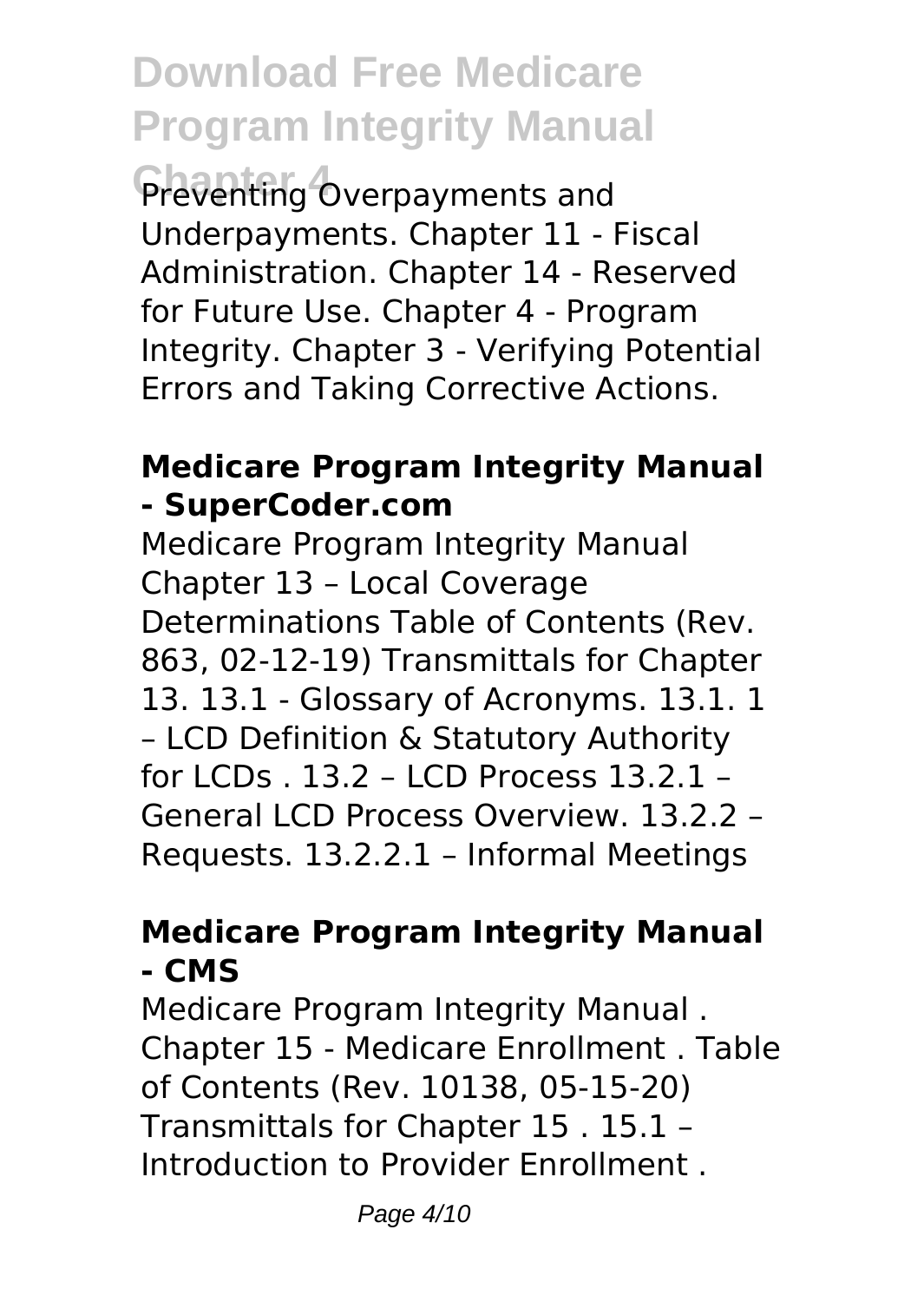**Chapter 4** 15.1.2 – Medicare Enrollment Application (Form CMS-855) 15.1.3 – Medicare Contractor Duties . 15.2 – Provider and Supplier Business Structures

### **Medicare Program Integrity Manual - CMS**

Medicare Program Integrity Manual. Chapter 5 – Items and Services Having Special DME Review Considerations. Table of Contents. (Rev. 281, 12-31-08) Transmittals for Chapter 5. 5.1 – Home Use of DME 5.2 – Rules Concerning Orders. 5.2.1 – Physician Orders 5.2.2. – Verbal and Preliminary Written Orders 5.2.3.

### **Medicare Program Integrity Manual - AAPC**

100-08, Medicare Program Integrity Manual sections, including but not limited to, Medicare contractor standard operating procedures for soliciting additional documentation, time limitations for receipt of the solicited documentation, claim adjudication, and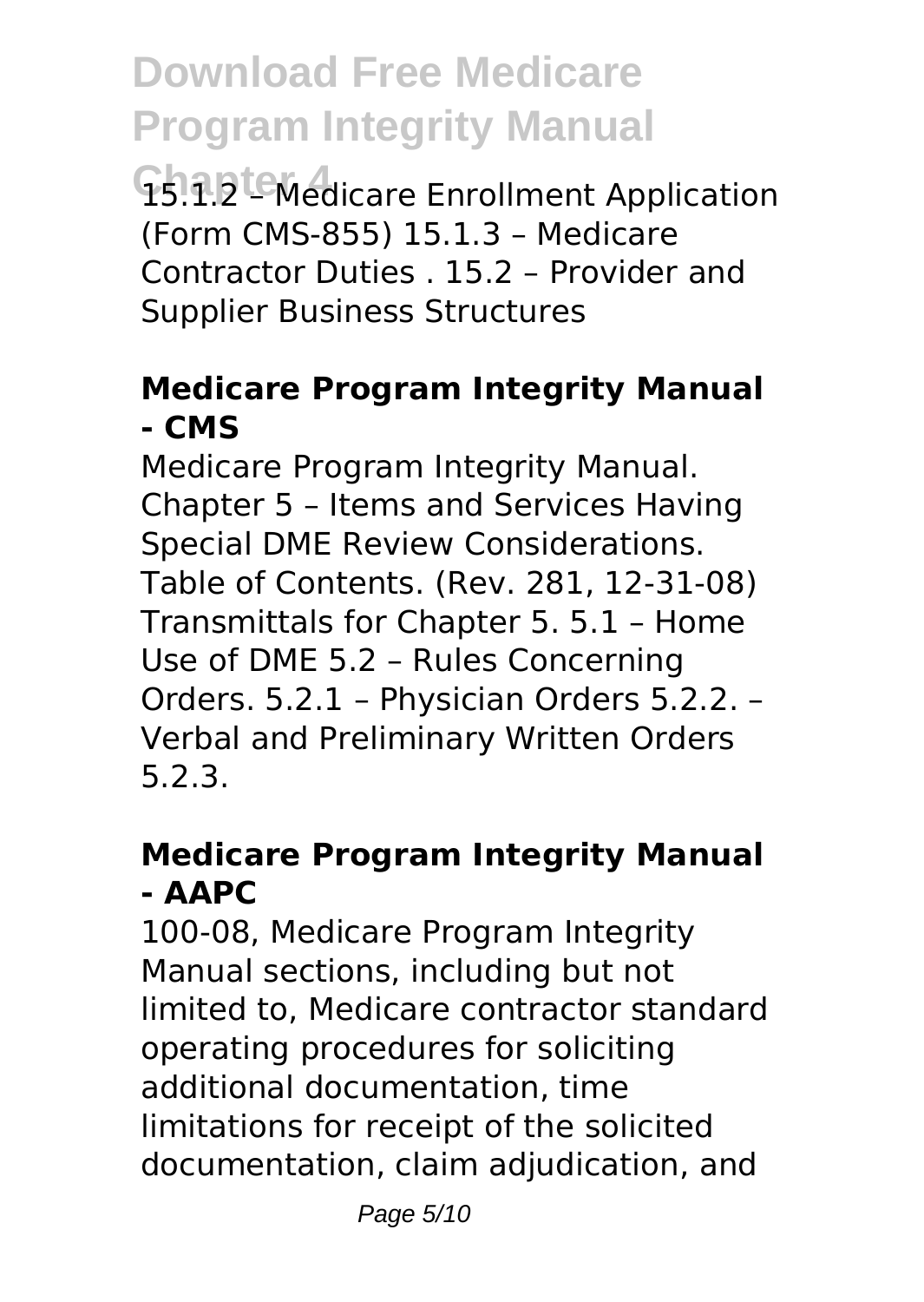**Chapter 4** recoupment of overpayment. Minimum requirements of a valid SNF PPS

#### **Medicare Program Integrity Manual - CMS**

Medicare Program Integrity Manual, Chapter 5 When reviewing claims and orders, or auditing CMNs or DIFs for DMEPOS, DME MACs and UPICs may encounter faxed, copied, or electronic orders, CMNs, and DIFs in supplier files. The DME MACs and UPICs will accept these documents as fulfilling the documentation requirements.

### **Supplier Manual - Chapter 3 Supplier Documentation**

Medicare Program Integrity Manual Chapter 10 - Medicare Provider/Supplier Enrollment . Table of Contents (Rev. 306, 10-02-09) Transmittals for Chapter 10. 1 – Introduction to Provider Enrollment . 1.1 - Definitions . 1.2 – CMS-855 Medicare Enrollment Applications . 1.3 – Medicare Contractor Duties . 2 – Timeliness and Accuracy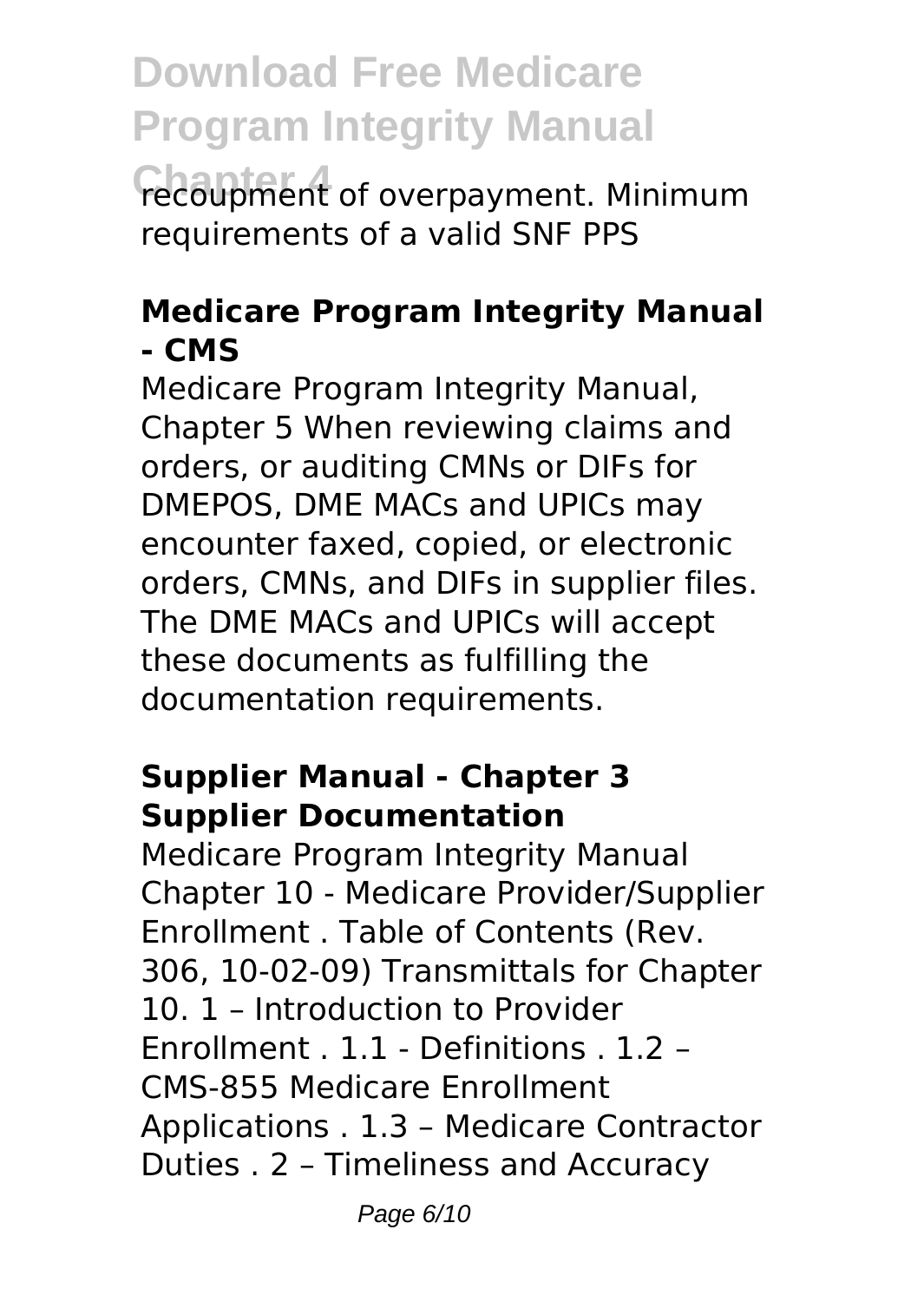**Download Free Medicare Program Integrity Manual Changing 4** 2 1 –

### **Medicare Program Integrity Manual - Health Law**

Medicare Program Integrity Manual Chapter 13 – Local Coverage Determinations . Table of Contents (Rev. 608, 08-14-15) Transmittals for Chapter 13. 13.1 - Medicare Policy . 13.1.1 - National Coverage Determinations (NCDs) 13.1.2 - Coverage Provisions in Interpretive Manuals . 13.1.3 - Local Coverage Determinations (LCDs)

### **Medicare Program Integrity Manual**

Medicare Program Integrity Manual Chapter 3 - Verifying Potential Errors and Taking Corrective Actions Table of Contents (Rev. 367, 02-25-11) Transmittals for Chapter 3 3.1 – Introduction 3.1.1 – Provider Tracking System (PTS) 3.1.2 – Evaluating Effectiveness of Corrective Actions 3.2 – Verifying Potential Error and Setting Priorities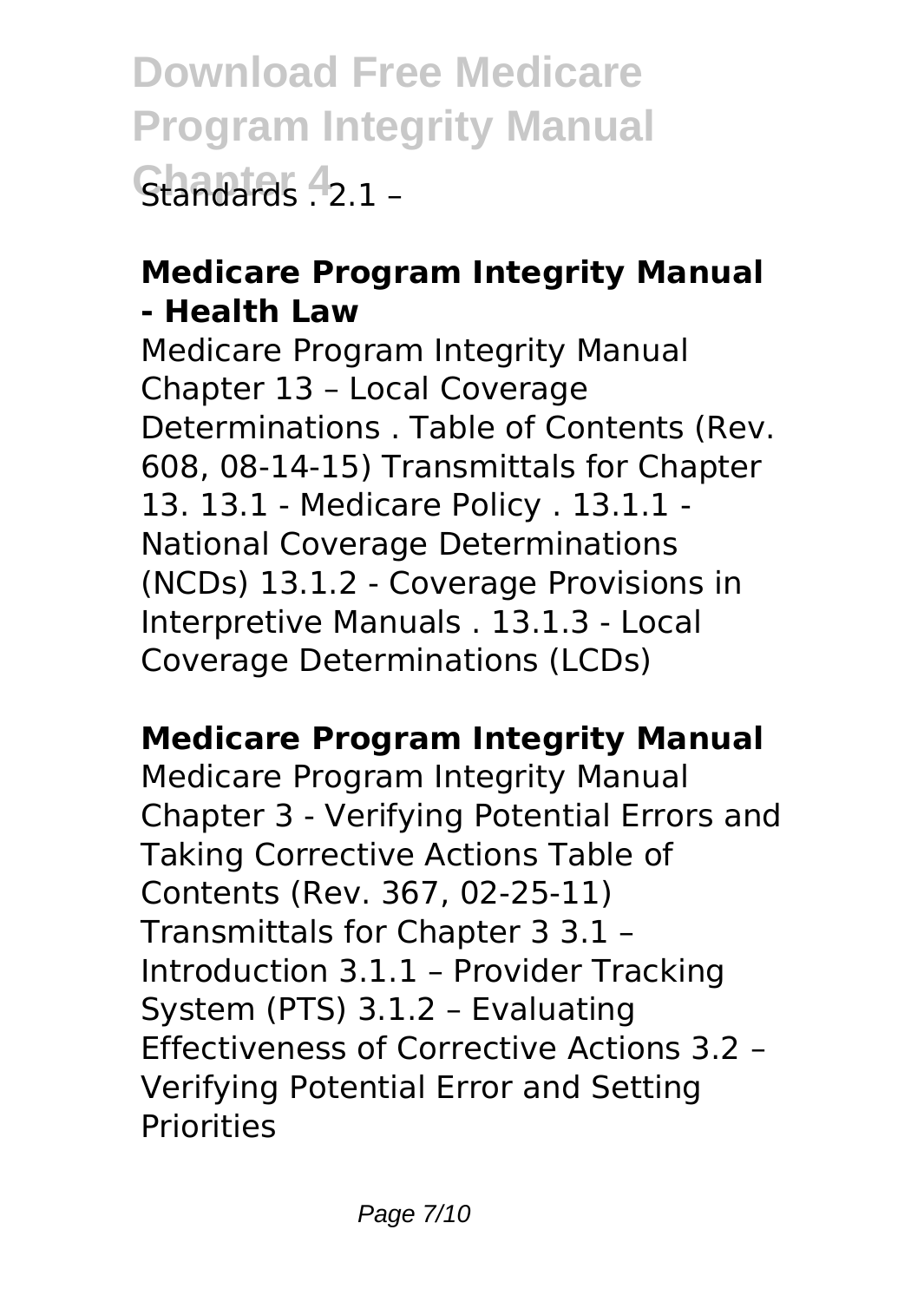**Chapter 4 Medicare Program Integrity Manual** Medicare Program Integrity Manual Chapter 6 – CMS. www.cms.gov. Section 3.4.9 – Medicare Integrity Program-Provider Education and Training. (. MIPPET) — has …. "Confined to Home" — has been moved to Chapter 6, Section 2. Medicare Program Integrity Manual, Chapter 3 – CMS. www.cms.gov.

#### **Medicare Integrity Manual Chapter 6 – Medicareccode.com**

Please refer to the CMS Pub. 100-08, Medicare Program Integrity Manual, Chapter Three – Section 3.3.2.4 for additional information concerning signature requirements. Medical Record Signature Attestation Statement NOTE: This form provides a suggested format for a signature attestation statement.

### **CMS Signature Requirements - CGS Medicare**

**EXCLUSIONS FROM COVERAGE AND** MEDICARE AS SECONDARY PAYER. Sec. 1862.[42 U.S.C. 1395y] Notwithstanding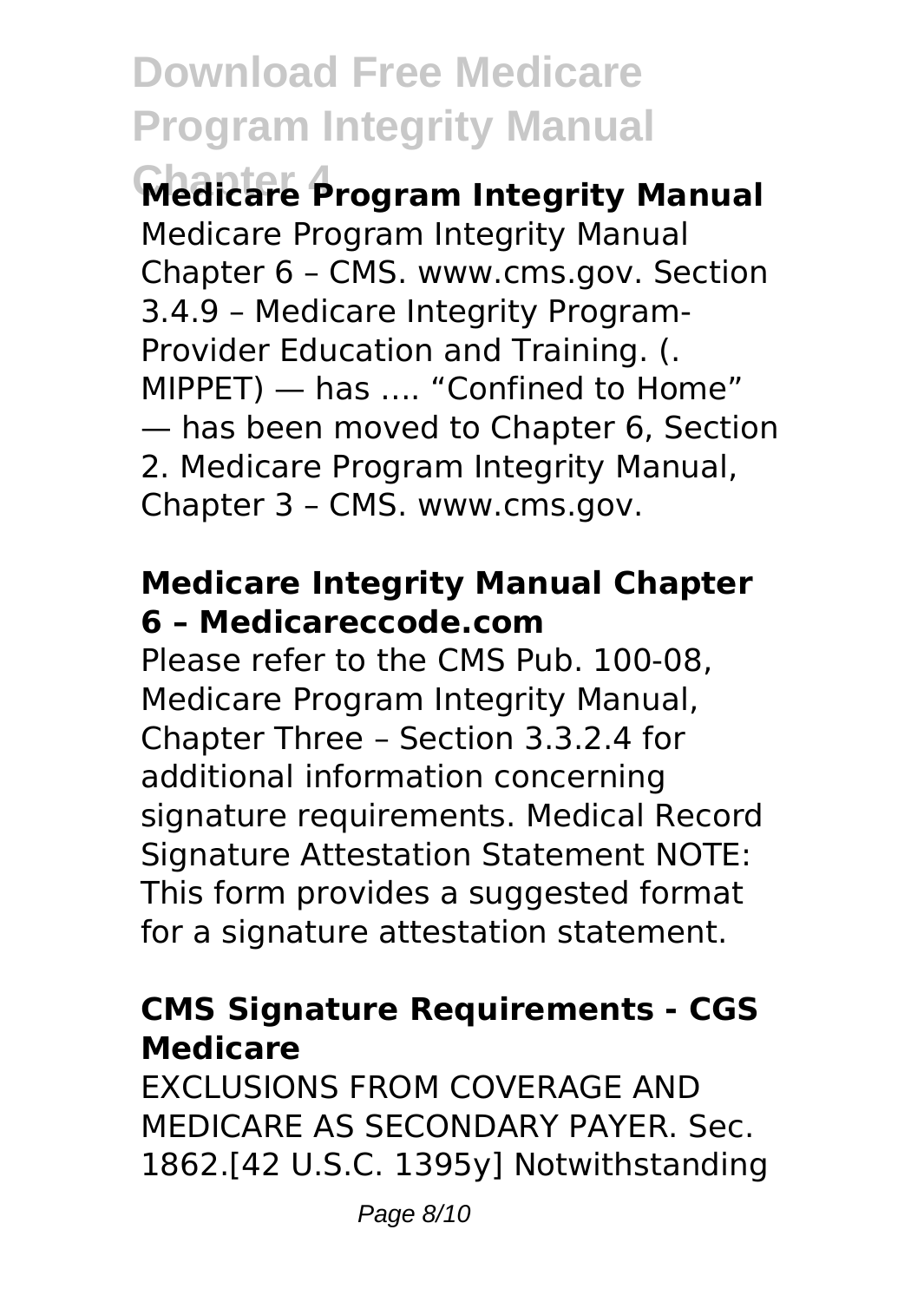**Chapter of any other provision of this title, no** payment may be made under part A or part B for any expenses incurred for items or services—which, except for items and services described in a succeeding subparagraph, are not reasonable and necessary for the diagnosis or treatment of illness or injury ...

### **Social Security Act §1862**

"The CMS Manual System, Pub.100-08, Program Integrity Manual, Chapter 13, section 13.5.1 outlines that reasonable and necessary services are "ordered and furnished by qualified personnel"; IMRT services will be considered reasonable and necessary only when performed by appropriately trained providers.

#### **Provider Type Restriction for LCD L36711 - Intensity ...**

REFER TO IOM, PUB 100-02, MEDICARE BENEFIT POLICY MANUAL CHAPTER 5 AND IOM, PUB 100-08, MEDICARE PROGRAM INTEGRITY MANUAL, CHAPTER